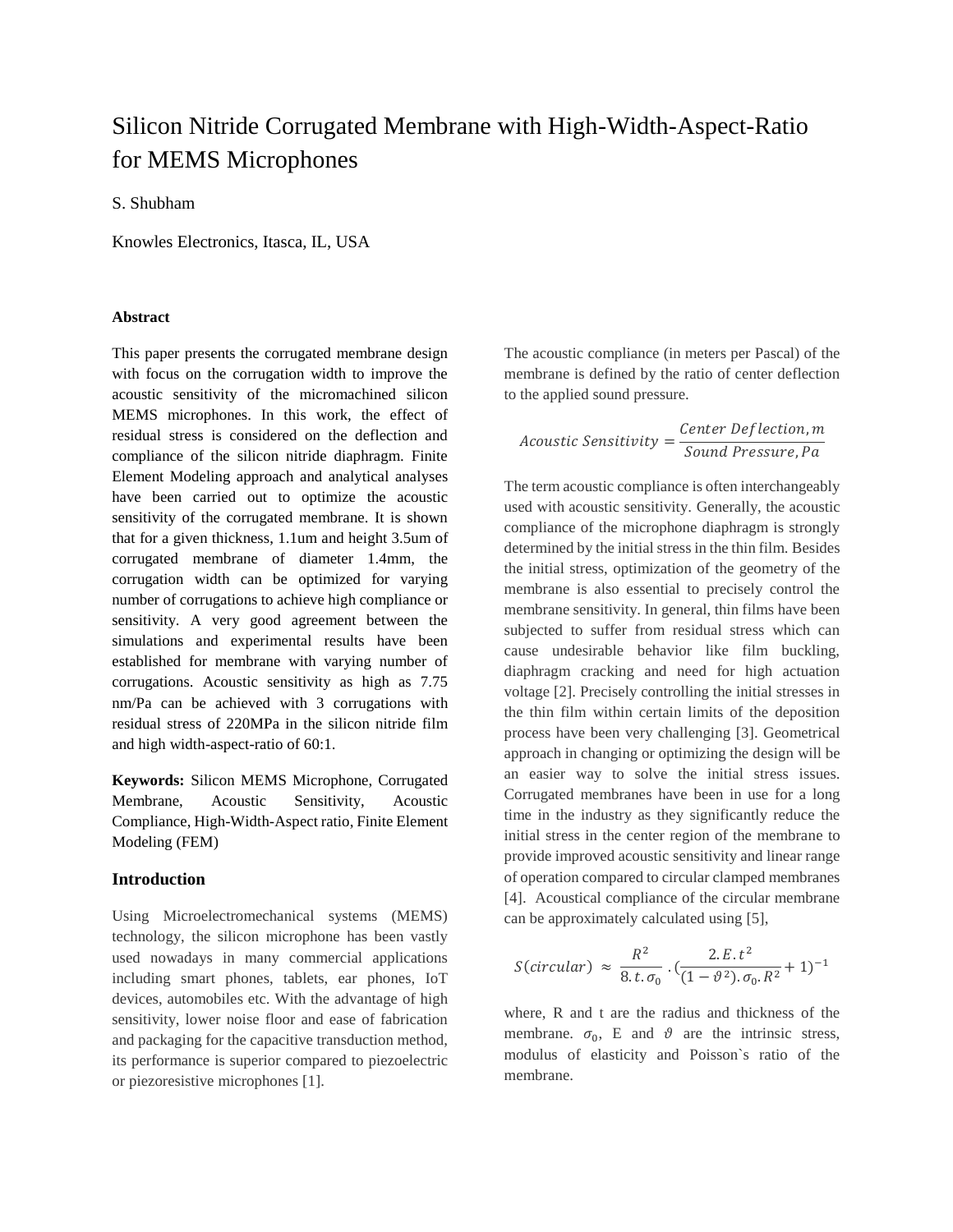Numerous studies have been done before for the membranes with corrugations to establish compliance and initial stress relation considering non-linearity caused by large deflections of the membranes. For all these analyzes, corrugation depth and membrane thickness have been projected as the most important factors for the corrugated membrane design [6]. This paper explores the corrugation width to membrane thickness aspect ratio as an important design parameter to improve the acoustic sensitivity or compliance of the membrane.

Finite element modeling approach has been implemented to optimize the membrane performance using COMSOL Multiphysics® simulation software tool. The limitations of the analytical equations which have been used in the previous studies are also highlighted. The FEA results obtained seem to match very well with the experimental results.

#### **Microphone Design**

A schematic cross-sectional, not to scale, representation of the corrugated microphone design has been shown in the Fig. 1. The diaphragm is constructed of silicon nitride membrane with conductive thin polysilicon deposited on top for capacitance sensing. The back-plate is also constructed of silicon nitride with polysilicon electrode embedded to form other parallel plate of a capacitor. The back-plate is highly perforated to reduce squeeze-film and viscous damping due to the air gap between the diaphragm and back-plate and air flowing through the back-plate perforation walls. The trapezoidal geometry corrugation profile is constructed using etching the sacrificial oxide layer to form the trenches and depositing silicon nitride film. The corrugated membranes are fully constrained and hence are insensitive to the vertical stress gradients.



**Fig. 1. Cross-section schematic representation of corrugated membrane MEMS microphone**

## **Analytical Analysis and Finite Element Simulation**

M. Fuldner *et al.,* derived advanced analytical equations for the corrugated membrane design using enhanced theory of circular membranes [7]

$$
C_{corrugated} = C_{circular} (\sigma_0).
$$
  
(1 + 6. sin $\beta$ .  $\frac{h_c^2}{t^2}$ .  $N_C \cdot \frac{w_c}{R - N_C (w_c + b_c)}$ 

where,  $w_c$  is the corrugation width,  $b_c$  is the width between two corrugations,  $N_c$  is the number of corrugations,  $\beta$  is the inclination angle of the corrugation wall from the bottom surface of the corrugation,  $h_c$  is the corrugation height,  $t$  is the membrane thickness and *R* is the radius of the corrugated membrane.

But the validation of the analytical equation was in excellent agreement only for the thin membranes whose thicknesses are less than 1um. The mechanical sensitivity obtained for the 4 corrugations with membrane diameter of 1mm, thickness of 0.2um, corrugation height of 0.6um and intrinsic stress 35MPa was approximately 12.5 nm/Pa as measured and  $\sim$ 12 nm/Pa as theoretical. For the thicker membranes (>1um), the presented analytical equation showed discrepancy with the numerically simulated value. The reason being, the analytical equation did not take into account the increased tangential bending stiffness of the corrugated membrane and predicted higher compliance which was highlighted in the paper.

The finite element modeling comes handy in such situations where the analytical equations fail to include the mechanical effects such as stress and stiffness. For a specified values of parameters as shown in table 1, the acoustic sensitivities are obtained with variation in corrugation width and initial stresses in the silicon nitride film.

| <b>Parameters</b>             | <b>Value</b>      |  |  |
|-------------------------------|-------------------|--|--|
| Diaphragm Radius, a           | 700 um            |  |  |
| Diaphragm material            | Silicon Nitride   |  |  |
| Diaphragm Thickness, t        | 1.1 <sub>um</sub> |  |  |
| Corrugation Height, $h_c$     | 3.5 <sub>um</sub> |  |  |
| Number of Corrugations, $N_c$ | 1, 2 and 3        |  |  |
| Wall angle, $\beta$           | $60^\circ$        |  |  |
| Distance between two          | 30 <sub>um</sub>  |  |  |
| corrugations, $b_c$           |                   |  |  |

 **Table 1** Geometry and Material Properties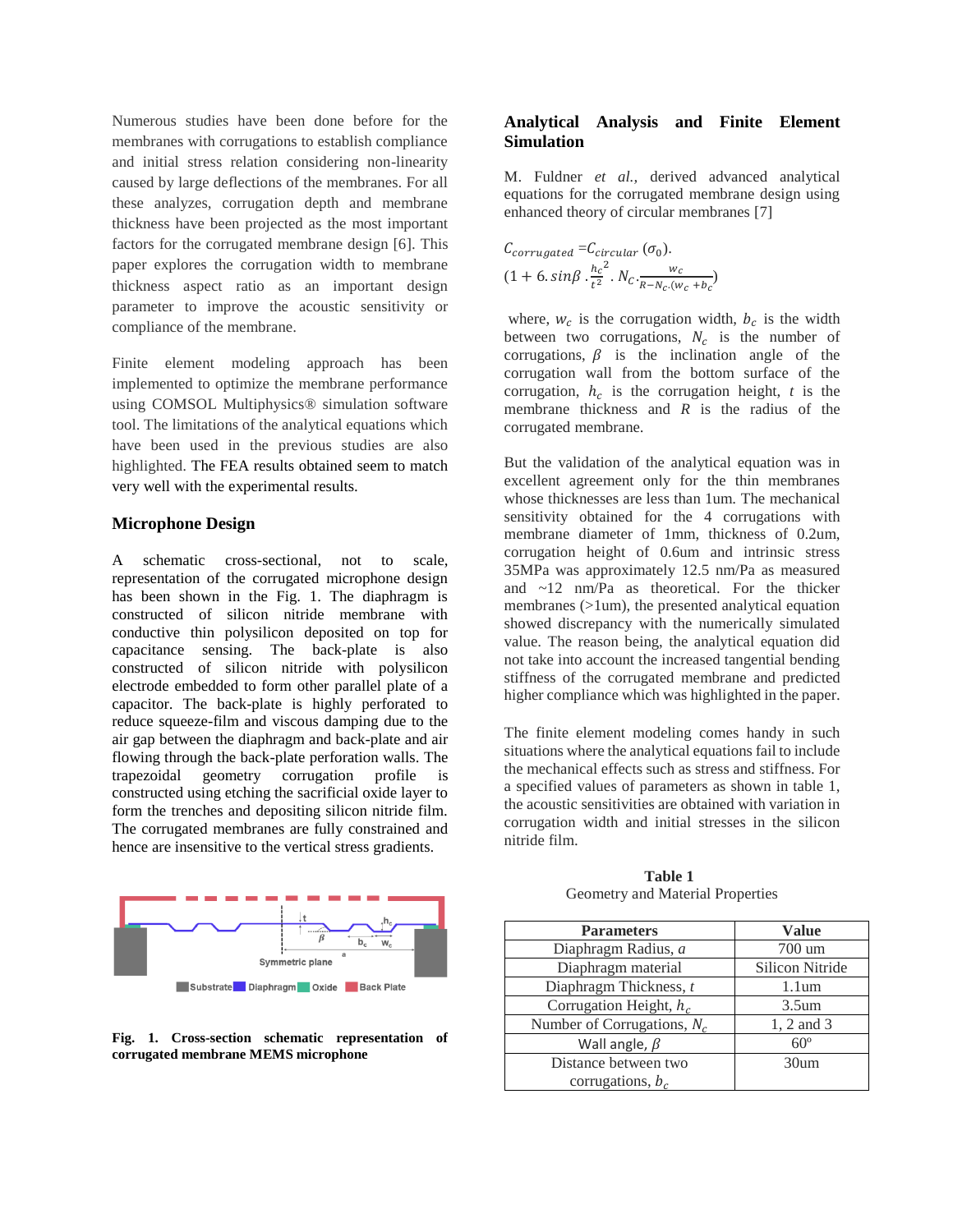| Distance from constrained region<br>to first corrugation | 70 <sub>um</sub>         |  |  |
|----------------------------------------------------------|--------------------------|--|--|
| Sacrificial oxide thickness                              | 1.5 <sub>um</sub>        |  |  |
| Sacrificial oxide initial stress                         | 100 MPa                  |  |  |
|                                                          | (compressive)            |  |  |
| Density (Silicon Nitride)                                | 3100 [ $\text{kg/m}^3$ ] |  |  |
| Young's modulus (Silicon                                 | 250e9 [Pa]               |  |  |
| Nitride)                                                 |                          |  |  |
| Poisson's ratio (Silicon Nitride)                        | 0.23                     |  |  |
| Density (Sacrificial Oxide)                              | 2200 [kg/m^3]            |  |  |
| Young's modulus (Sacrificial                             | 70e9 [Pa]                |  |  |
| Oxide                                                    |                          |  |  |
| Poisson's ratio (Sacrificial Oxide)                      |                          |  |  |

The deflection profile of a 2D axisymmetric model for number of corrugations 1, 2 and 3 are shown in Fig. 2 with initial stress in the silicon nitride membrane being 120MPa. Each of the corrugations gets elongated as shown in zoomed view in orthographic projection in Fig. 3, thereby, reducing the initial stress in the center region of the membrane and making it more compliant to the sound pressure. The outermost corrugation nearest to the supported edge gets maximum elongation due to large moment generated by the lateral force acting on the membrane and the innermost corrugation shows minimum elongation.









**Fig. 2. Deflection profile of corrugated membrane with 120MPa of initial silicon nitride stress, (a)**  $N_c=1$ **corrugation,** (b)  $N_c=2$  **corrugations,** (c)  $N_c=3$ corrugations, (d) 3D cross-section view for  $N_c=3$ **corrugations**



**Fig. 3. Zoomed-in view to show elongation in corrugation**  width walls 1, 2 and 3 for membrane with  $N_c = 3$ **corrugations**

The center acoustic compliance, nm/Pa, for number of corrugations 1, 2 and 3 are plotted with respect to variation in initial stress of the silicon nitride film. It is assumed that the average deflection will be one half of the center deflection [8]. It is observed that the corrugation width, in addition to corrugation height and thickness, also has a strong design dependency in optimization of the acoustic compliance or sensitivity of the membrane.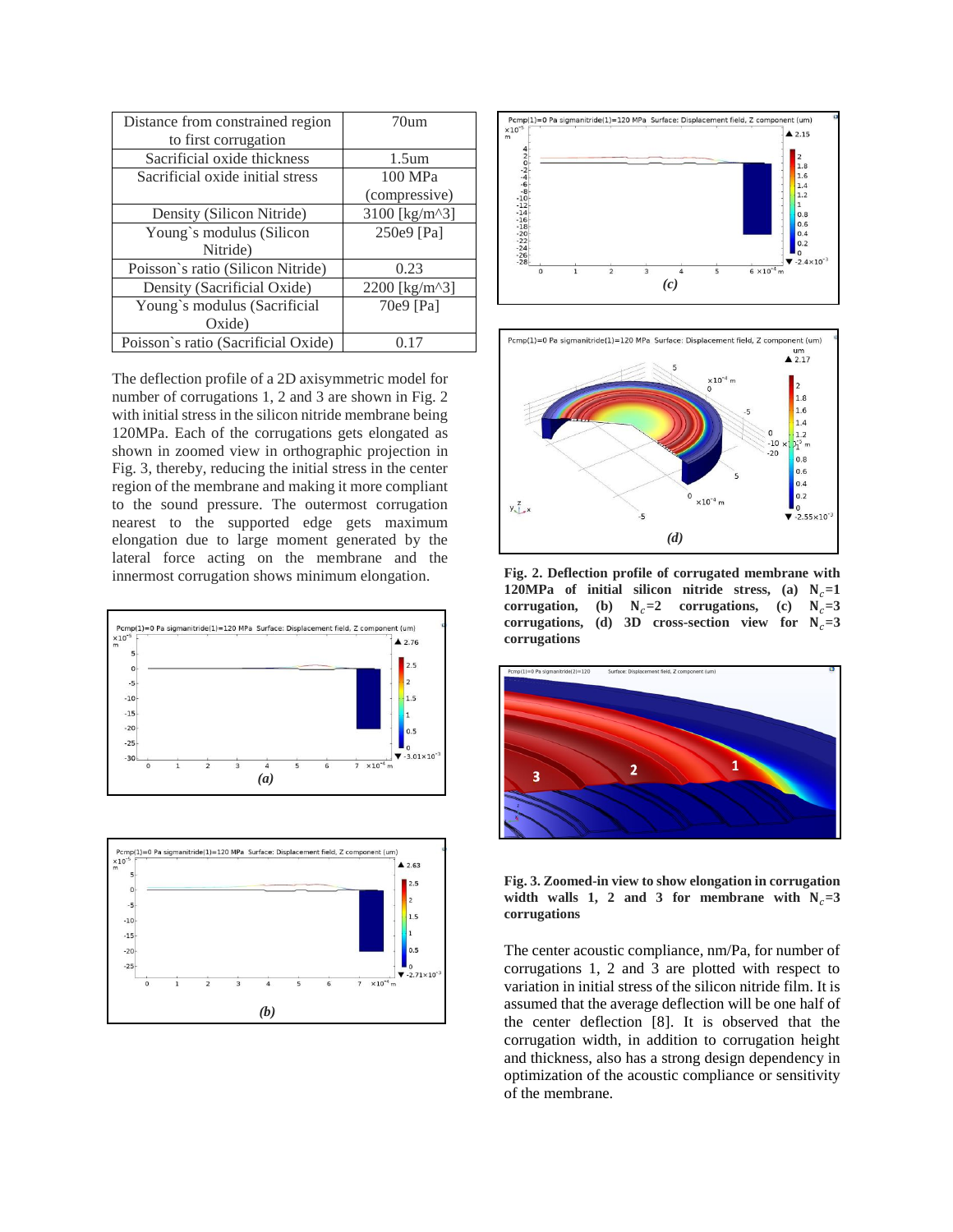

**Fig. 4. Acoustic compliance vs Corrugation width for**  different initial stresses of silicon nitride,  $N_c = 1$ **corrugation**



**Fig. 5. Acoustic compliance vs Corrugation width for**  different initial stresses of silicon nitride,  $N_c = 2$ **corrugations**



#### **Fig. 6. Acoustic compliance vs Corrugation width for**  different initial stresses of silicon nitride,  $N_c = 3$ **corrugations**

Based on the simulated results, it is observed that for a given number of corrugations, there is a maxima for the acoustic compliance or sensitivity of the membrane which is governed by certain corrugation width and initial stress combination. As the corrugation width is further increased for a given number of corrugations, the acoustic compliance tends to show a declining trend in the performance which indicates that the corrugated membrane starts to get stiffened. The high-width-aspect ratio which is defined as the ratio of corrugation width over the membrane thickness to achieve maximum acoustic compliance.

This aspect ratio is 100:1, 85:1 and 50:1 for 1, 2 and 3 corrugations respectively with initial silicon nitride stress of 120MPa.



**Fig. 7. Acoustic compliance vs Corrugation width for 120MPa of initial stresses of silicon nitride with**  $N_c = 1$ **, 2 and 3 corrugations**

Fig. 7 shows that the acoustic compliance as high as 5.7nm/Pa, 11nm/Pa and 13.4nm/Pa can be achieved with number of corrugations as 1, 2 and 3, respectively at 120MPa of initial stress of silicon nitride membrane. The following  $n<sup>th</sup>$  order polynomial functions have been derived for number of corrugations 1, 2 and 3 to achieve maximum acoustic compliance at 120MPa of initial silicon nitride stress

$$
S_1 = (1e - 6) . w_c^3 - (6e - 4) . w_c^2 + 0.0818 . w_c + 1.9228
$$

$$
S_2 = (4e - 6) . w_c^3 - (0.0018) . w_c^2 + 0.2324 . w_c
$$
  
+ 1.7295

$$
S_3 = -(1e-7) . w_c^4 + (7e-5) . w_c^3 - (0.0114) . w_c^2 + 0.7084 . w_c - 1.4439
$$

where,  $S_1$ ,  $S_2$  and  $S_3$  are acoustic sensitivity of the 1, 2 and 3 number of corrugations, respectively and  $w_c$  is the corrugation width.

## **Experimental Results**

The acoustic compliance of the fabricated MEMS microphone with silicon nitride membrane is characterized using Lased Doppler Vibrometer